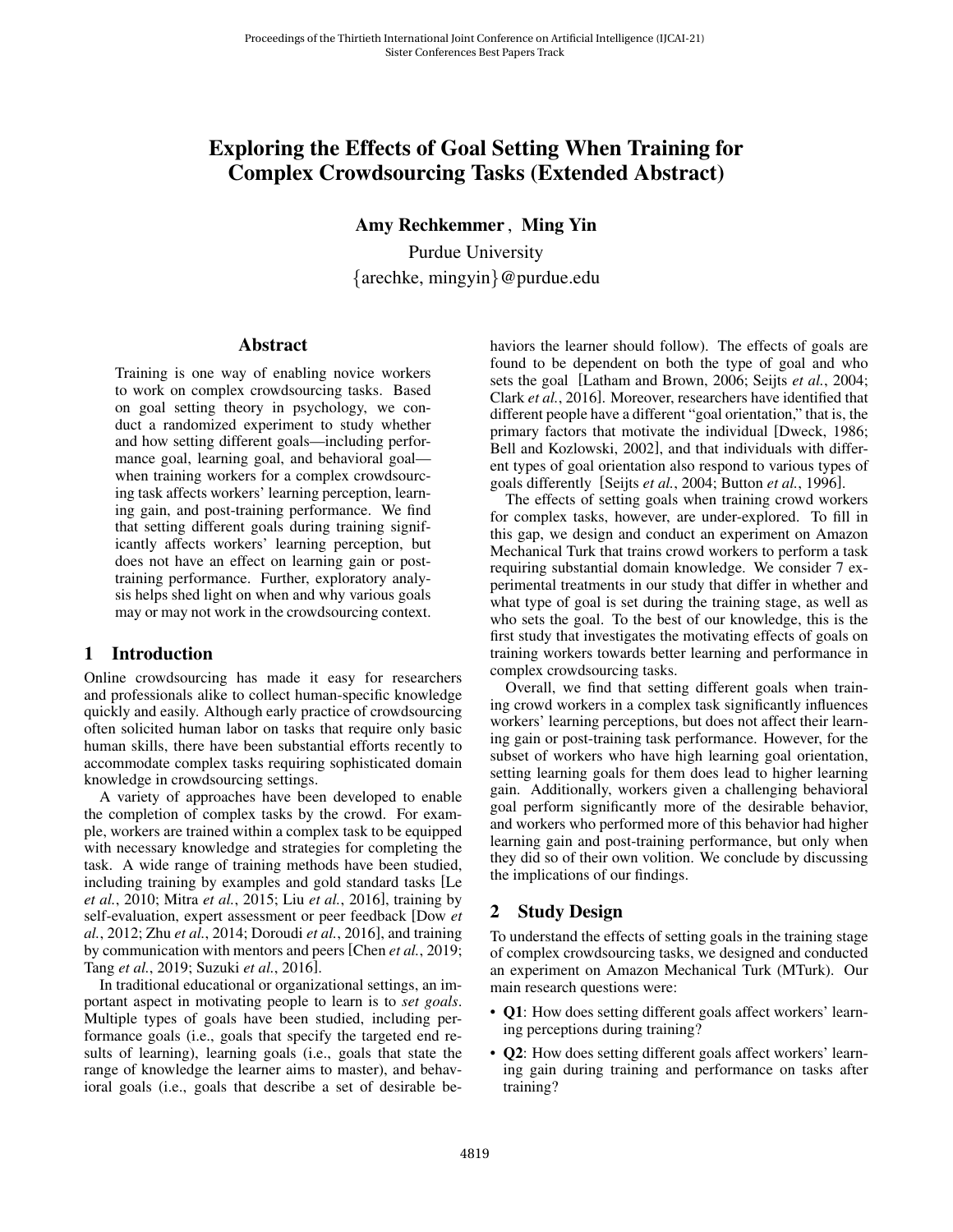<span id="page-1-0"></span>

Figure 1: A diagram of sections that workers went through in phase 1 of our experiment.

### 2.1 Experimental Tasks

We used a task that asked workers to identify nutritional components in meals. In each task, a worker was given two photographs of meals along with descriptions of the main ingredients in each meal. The worker was asked to identify which of the two meals contained more of a specified nutritional component. Four nutritional components—fat, fiber, protein, and carbohydrates—were examined in these tasks. Photographs used were taken from [Burgermaster](#page-4-15) *et al.* [\[2017\]](#page-4-15). We chose this task for our study as it requires substantial nutritional knowledge, which is not a common skill among laypeople.

### 2.2 Experimental Procedure

Our experiment was divided into three phases. Phase 1 was the "training" phase and was used to prepare workers with necessary nutritional knowledge before they complete actual nutrition tasks. Phases 2 and 3 were the work phases in which workers could use the knowledge they learned from phase 1 to complete a sequence of nutrition tasks. Separate pools of tasks were created to be sampled from for each of the phases.

#### Phase 1

Figure [1](#page-1-0) displays the overall flow of phase 1. A worker started by completing a session of 12 randomly-sampled nutrition tasks, which we refer to as the *pre-test*. Upon completion of these tasks, we told workers their accuracy in these 12 tasks. Next, prior to taking the nutrition lessons, the worker might be given a goal or be asked to set a goal for herself for the nutrition lessons depending on the treatment the worker was assigned (see more details in Section [2.3\)](#page-1-1). The worker was then required to go through a nutrition lesson for each nutritional component. After the nutrition lessons, the worker could take up to 10 practice tasks, which were in the same form as the nutrition tasks. For each practice task that the worker took, we provided her feedback on both the correct answer and an explanation.

At the end of phase 1, the worker first took a questionnaire on her goal orientation. We adopted the scales from [Button](#page-4-14) *et [al.](#page-4-14)* [\[1996\]](#page-4-14) to measure the worker's goal orientation in terms of performance (i.e., the level of motivation towards achieving high performance) or learning (i.e., the level of motivation towards learning new things). Second, she answered two survey questions on a 5-point scale regarding her perception of learning in the nutrition lessons:

- *Helpfulness*: How helpful did you find the nutrition lessons?
- *Learning*: How much do you feel you have learned from the nutrition lessons you went through earlier?

Finally, the worker completed another session of 12 randomly-sampled *post-test* nutrition tasks, and filled in an exit survey on their demographics.

#### Phases 2 and 3

Phase 2 happened two days after phase 1, and phase 3 happened one week after phase 1. Regardless of the worker's treatment, in both phases 2 and 3, she was asked to complete a random sequence of 12 previously unseen nutrition tasks. We did not provide any feedback on answer accuracy for tasks in phases 2 and 3. Thus, the worker's accuracy in phases 2 and 3 reflected her performance on real-world tasks, either shortly after the training or a while after receiving the training.

### <span id="page-1-1"></span>2.3 Experimental Treatments

We considered a 2×3 design along two factors: the *initiator* of the goal and the *type* of the goal. The initiator of the goal can be either the worker herself or the requester. When the initiator of the goal was the worker, she was asked to set a goal for herself, but when the initiator of the goal was the requester, the worker was given a goal that was pre-determined by us. We considered three types of goals in our experiment:

- *Performance goal*: This goal specifies the number of *posttest* tasks that the worker should answer *correctly*. When the requester set the goal, it was to answer at least 10 out of 12 possible post-test questions correctly. When the worker set the goal, she could choose any integer between 0 and 12 of post-test tasks to answer correctly.
- *Learning goal*: This goal specifies the kind of knowledge the worker aims to learn from the nutrition lessons. When the requester set the goal, it was stated as "Learn and recognize the types of foods that are high in carbohydrates, protein, fiber, and fat." Workers asked to set their own goal used free-form language to create goals.
- *Practice goal*: This goal is an operationalization of the "behavioral goal" and specifies the number of practice tasks that the worker should complete after taking the nutrition lessons. When the requester set the goal, it was to complete at least 9 out of 10 practice tasks. When the worker set the goal, she could choose any integer between 0 and 10 of practice tasks to complete.

Finally, we also included a control treatment where the worker was not given a goal nor asked to set a goal for herself. Together, we had 7 treatments in this experiment. Our study was open only to U.S. workers who had completed at least 500 HITs on MTurk previously. 659 workers participated in phase 1, and they were *randomly* assigned to one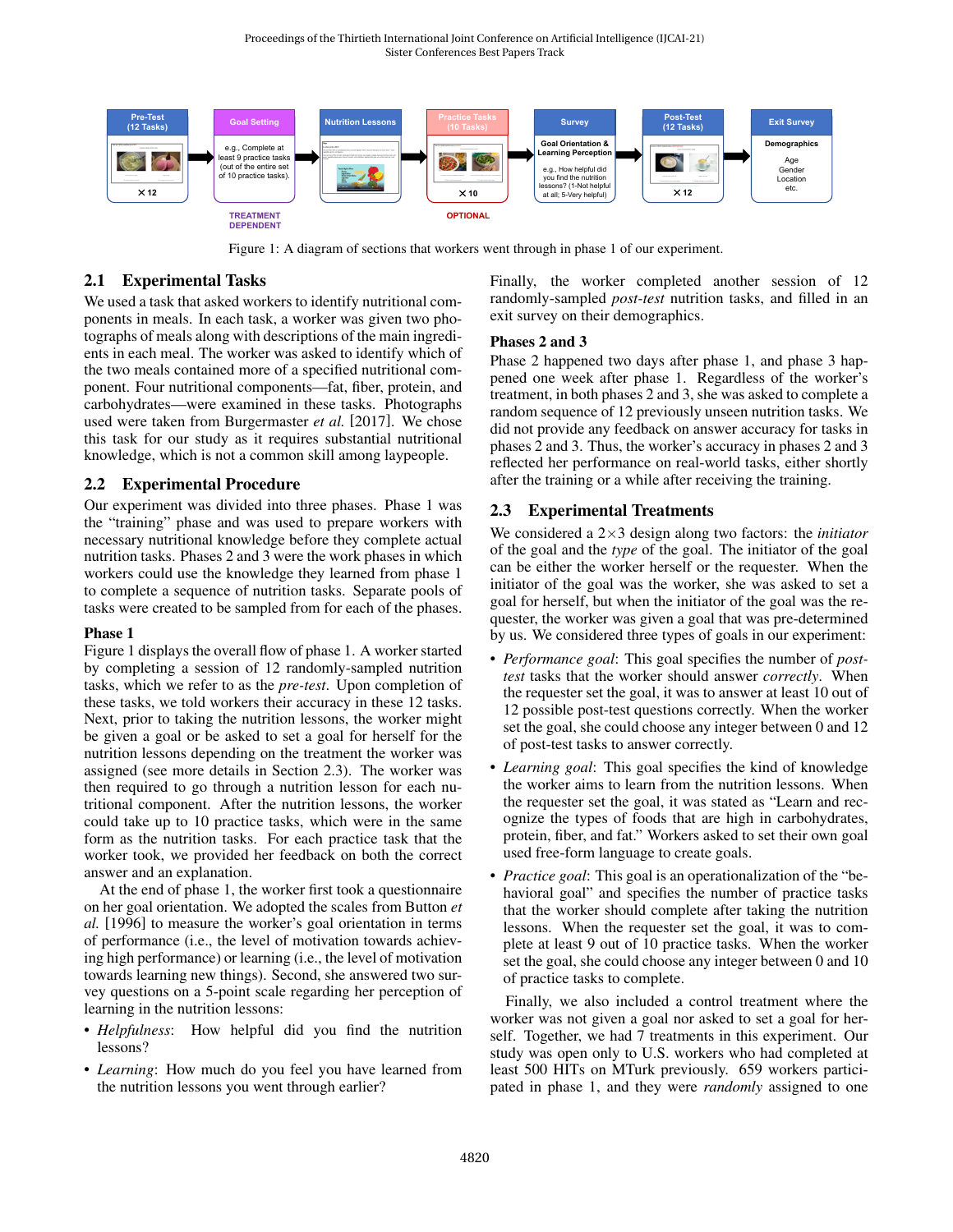Proceedings of the Thirtieth International Joint Conference on Artificial Intelligence (IJCAI-21) Sister Conferences Best Papers Track

<span id="page-2-0"></span>

Figure 2: Workers' perceptions of learning across different treatments. The mean value of self-reported scores for each treatment is plotted, and error bars represent the standard errors of the mean. For the control treatment, the dashed horizontal lines represent the mean values, and the standard errors of the mean are shown by the red shaded areas.

of the treatments upon arrival. Among all phase 1 participants, 581 workers further took the phase 2 experiment and 558 workers took the phase 3 experiment.

### 3 Results

We first analyze the data to answer our main research questions. Then, we conduct additional exploratory analyses to understand why and under which conditions certain goals are effective or not effective.

#### 3.1 Q1: The Impact on Learning Perception

We measure workers' learning perceptions using their selfreported scores on the helpfulness of the training material and the amount they have learned in the nutrition lessons, and Figures [2a](#page-2-0) and [2b](#page-2-0) show the comparison on these two metrics, respectively. A one-way ANOVA test across all 7 treatments suggests a marginally significant difference in workers' scores on the helpfulness of nutrition lessons ( $p = 0.096$ ) and workers' perceived levels of learning ( $p = 0.075$ ). Thus, setting different goals does affect workers' learning perceptions.

To further understand how the initiator and type of the goal affect workers' perceptions of learning, we conducted a twoway ANOVA test on the data obtained from all but the control treatment. Doing so, we found that the type of the goal has a significant effect on both the reported helpfulness of the lessons ( $p = 0.008$ ) and the perceived level of learning  $(p = 0.036)$ . Post-hoc Tukey HSD test results suggest that workers with a learning goal reported the lessons as significantly more helpful than workers with other goal types (performance:  $p = 0.037$ , practice:  $p = 0.015$ ), and they also perceived themselves as having learned significantly more from the lessons compared to workers with a practice goal  $(p = 0.028)$ . However, the initiator of the goal does not have a significant effect on either metric.

#### 3.2 Q2: The Impact on Learning Gain and Post-Training Performance

We define a worker's learning gain as the difference in the number of pre-test and post-test questions that she answered correctly in phase 1. A one-way ANOVA test across all 7 treatments suggests no statistically significant difference in learning gain across different treatments, and when we conducted a two-way ANOVA test on the 6 non-control treatments, we still found that neither the initiator of the goal nor the type of the goal has any significant impact on how much the worker actually learned. We then performed the same analysis on our data collected from phases 2 and 3 to understand the impact of setting goals on post-training performance. Again, we found no significant effects of goals.

Overall, setting different goals when training our workers for the nutrition task does *not* lead to significantly different learning outcomes or post-training task performance.

#### 3.3 Exploratory Analysis

In contrast with findings on the effects of goals in prior literature, we did not find that setting goals during training had any effect on learning gain or post-training performance. This motivated us to look deeper into when and why various goals may work or not work in the crowdsourcing context.

On the one hand, previous research suggests that individuals have different types of goal orientation [\[Dweck, 1986;](#page-4-12) [Bell and Kozlowski, 2002\]](#page-4-13) and may respond to various goals differently depending on whether or not the goal *matches* with their goal orientation. On the other hand, goals like the behavioral goal are designed to encourage the adoption of desirable behavior. Since we did not see that setting behavioral goals for workers leads to any significant improvement in learning gain or performance, we seek to explore the reason why here. This led us to the following additional questions:

• Does setting a goal for workers that matches with their goal orientation lead to higher levels of learning gain and posttraining performance?

• Does setting a practice goal lead to more practice tasks being completed, and does completing more practice tasks associate with higher levels of learning gain and post-training performance?

#### The Role of Goal Orientation on Goal Effectiveness

We used a median split to classify each worker as "high" or "low" on performance (or learning) goal orientation based on her responses to the goal orientation scales during phase 1. Figure [3a](#page-3-0) displays how setting different goals in the training stage affects the learning gain of workers with high performance goal orientation. We found that setting a performance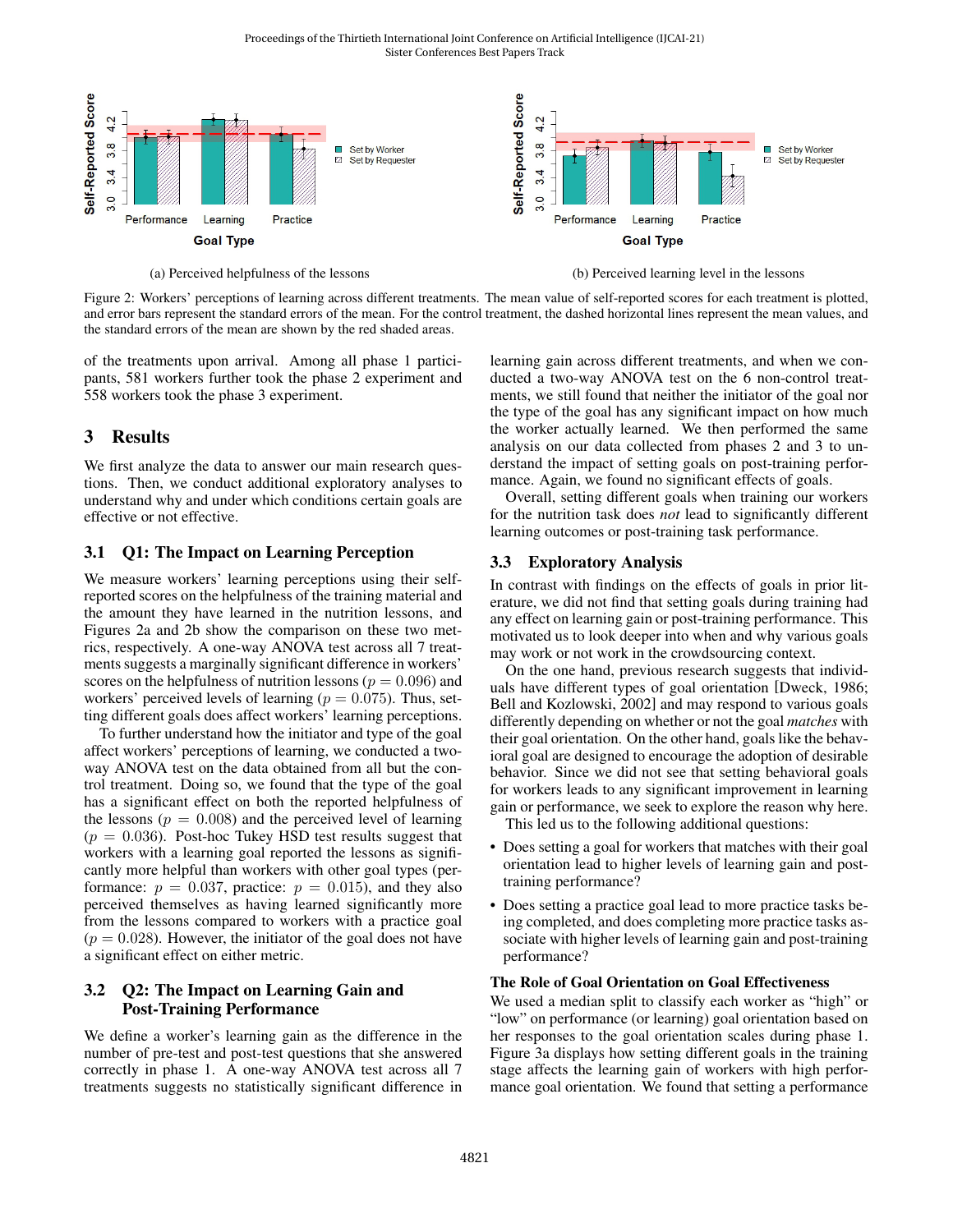<span id="page-3-0"></span>

(a) Workers with high performance goal orientation (b) Workers with high learning goal orientation

Figure 3: The learning gain across different treatments for workers with high performance/learning goal orientation. The mean value of the learning gain for each treatment is plotted, and error bars represent the standard errors of the mean. Dashed lines and red shaded areas show the mean values and standard errors of the mean for learning gain in the control treatment.

goal for workers who have high performance goal orientation does *not* lead to significantly higher levels of learning gain or post-training performance compared to the cases when no goal or other types of goals are set.

On the other hand, Figure [3b](#page-3-0) shows the impact of goals on learning gain when restricted to workers who are more motivated to learn new things. Results of a one-way ANOVA test suggest a statistically significant difference in learning gain across all 7 treatments ( $p = 0.004$ ), and a two-way ANOVA test suggests that the type of goal has a significant effect ( $p = 0.049$ ). Post-hoc Tukey HSD tests revealed that for workers who are highly motivated to learn new things, a learning goal leads to higher levels of learning gain compared to a performance goal when the goal is set by the requester  $(p = 0.025)$ . The higher levels of learning gain, however, do not translate into higher post-training performance.

In sum, we found that matching a performance goal to workers who are highly oriented for performance does not improve either the learning gain or post-training performance, while matching a learning goal to workers who are highly oriented for learning improves the learning gain, but does not affect the post-training performance.

#### Why Behavioral Goals Don't Work?

We now move on to explore why behavioral goals seem to be ineffective in complex crowdsourcing task training. First, we note that when workers were asked to set a practice goal for themselves, they tended to set an "easy" goal—on average, they aimed at completing 4.3 practice tasks, while workers who were given a practice goal were told to try to complete at least 9 practice tasks. We observed a statistically significant difference  $(p < 0.001)$  in the number of practice tasks that workers of different treatments completed, and in particular, post-hoc Tukey HSD tests show that workers who were given a practice goal completed significantly more practice tasks than workers in all other treatments ( $p < 0.005$ ).

We then ask whether completing more practice tasks associates with higher learning gain and better post-training performance for workers. Conducting two-sample t-tests, we confirmed that workers who completed more practice tasks not only learned more during the training stage, but also achieved better performance in both phase 2 and phase 3  $(p < 0.001$  for all three comparisons).

This result is puzzling given that we did not find the practice goal had any effect on learning gain or post-training performance. An in-depth analysis of the data suggests one possible explanation for this discrepancy—while workers who were given a challenging practice goal did complete more practice tasks, the increase in learning gain (or post-training performance) they obtained from the extra practice is *less* than the increase that workers from other conditions experienced. We conjecture that many of our workers assigned a challenging practice goal chose to satisfice, leading to them meeting the goal even if they did not reap the benefits that those who completed the practice of their own volition did.

### 4 Conclusion

Our study shows that setting different goals when training workers for complex crowdsourcing tasks indeed changes worker's learning perceptions, but it has no significant impact on workers' learning gain or post-training performance. Through exploratory analysis, we find that certain types of goals can motivate workers to improve learning gain and posttraining performance, but only under certain conditions. We conjecture that the difference in our results from those of prior literature may be due to crucial differences between the traditional educational and organizational environments of goal setting literature and the crowdsourcing environment.

One of the lessons that we learned through this study is that when training workers for complex crowdsourcing tasks, the right type of goal needs to be set for the right kind of workers in the right way, suggesting the potential for *personalizing* goals. Another lesson is the need to improve the design of behavioral goals in crowdsourcing settings, as the practice goals in our experiment were not very effective in influencing learning and performance, but we were able to see the potential of adopting desirable behavior.

A direction of future work is to explore the design space of goals and examine their effectiveness along other key design dimensions, such as the connection between goal attainment with different incentives. Exploring the use of goal setting on different online crowdsourcing platforms that have different inherent incentives (e.g., citizen science platforms) is an additional direction to pursue.